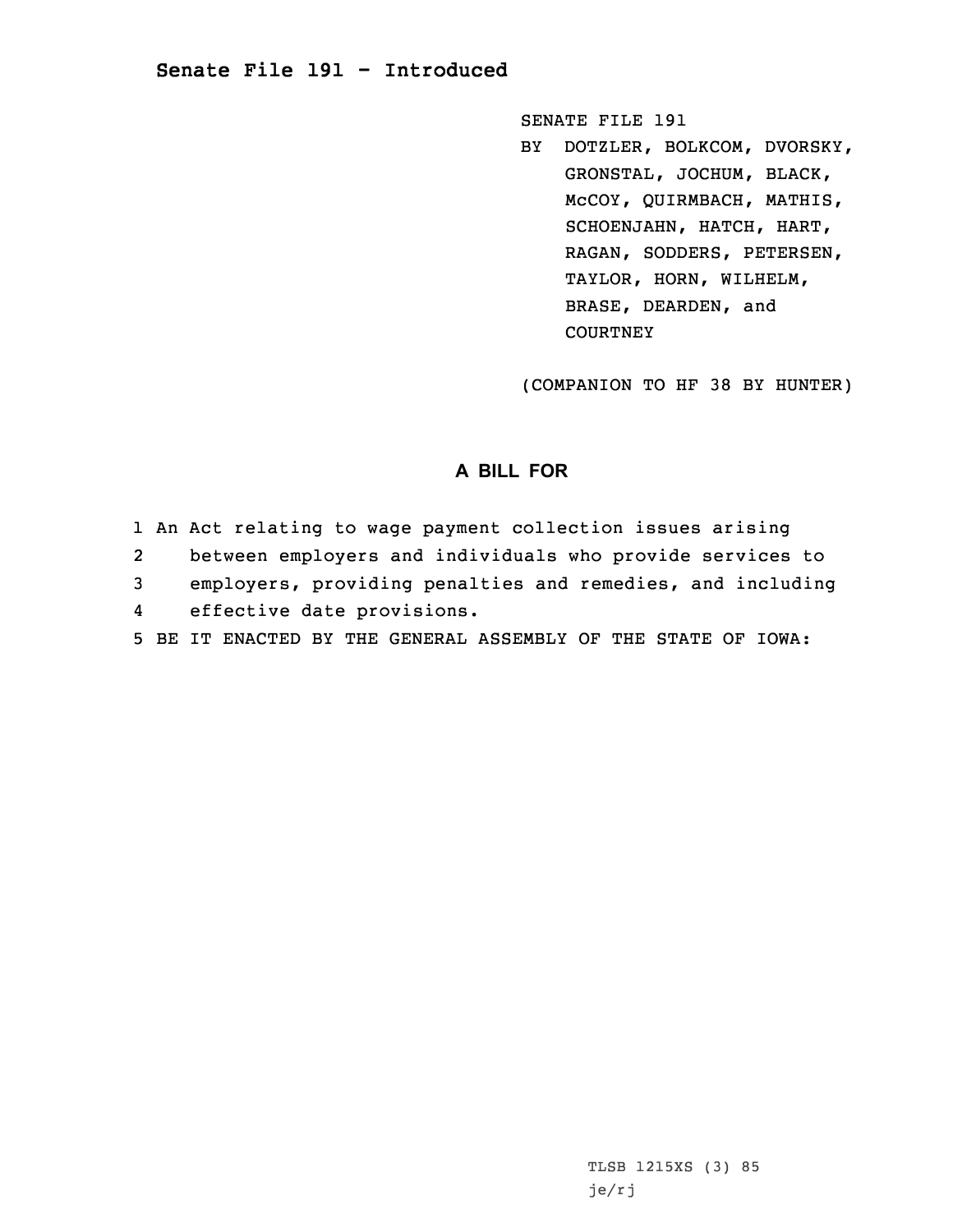## S.F. 191

1 Section 1. Section 91A.5, subsection 1, unnumbered paragraph 1, Code 2013, is amended to read as follows: An employer shall have the burden to establish that <sup>a</sup> deduction from employee wages is lawful. An employer shall not withhold or divert any portion of an employee's wages unless: Sec. 2. Section 91A.5, subsection 1, paragraph b, Code 2013, is amended to read as follows: *b.* The employer has obtains advance written authorization from the employee to so deduct for any lawful purpose accruing to the benefit of the employee. 11 Sec. 3. Section 91A.6, subsection 1, Code 2013, is amended to read as follows: 13 1. An employer shall after being notified by the 14 <del>commissioner pursuant to subsection 2</del> do the following: *a.* Notify its employees in writing at the time of hiring what wages and regular paydays are designated by the employer. *b.* Notify its employees in writing whose wages are determined based on <sup>a</sup> task, piece, mile, or load basis about the method used to calculate wages and when the wages are earned by the employees. 21 *b. c.* Notify, at least one pay period prior to the initiation of any changes, its employees of any changes in 23 the arrangements specified in this subsection  $\pm$  that reduce wages or alter the regular paydays. The notice shall either be in writing or posted at <sup>a</sup> place where employee notices are routinely posted. *c. d.* Make available to its employees upon written request, <sup>a</sup> written statement enumerating employment agreements and policies with regard to vacation pay, sick leave, reimbursement for expenses, retirement benefits, severance pay, or other comparable matters with respect to wages. Notice of such availability shall be given to each employee in writing or by <sup>a</sup> notice posted at <sup>a</sup> place where employee notices are routinely 34 posted.

35 *d. e.* Establish, maintain, and preserve for three

-1-

LSB 1215XS (3) 85 je/rj  $1/6$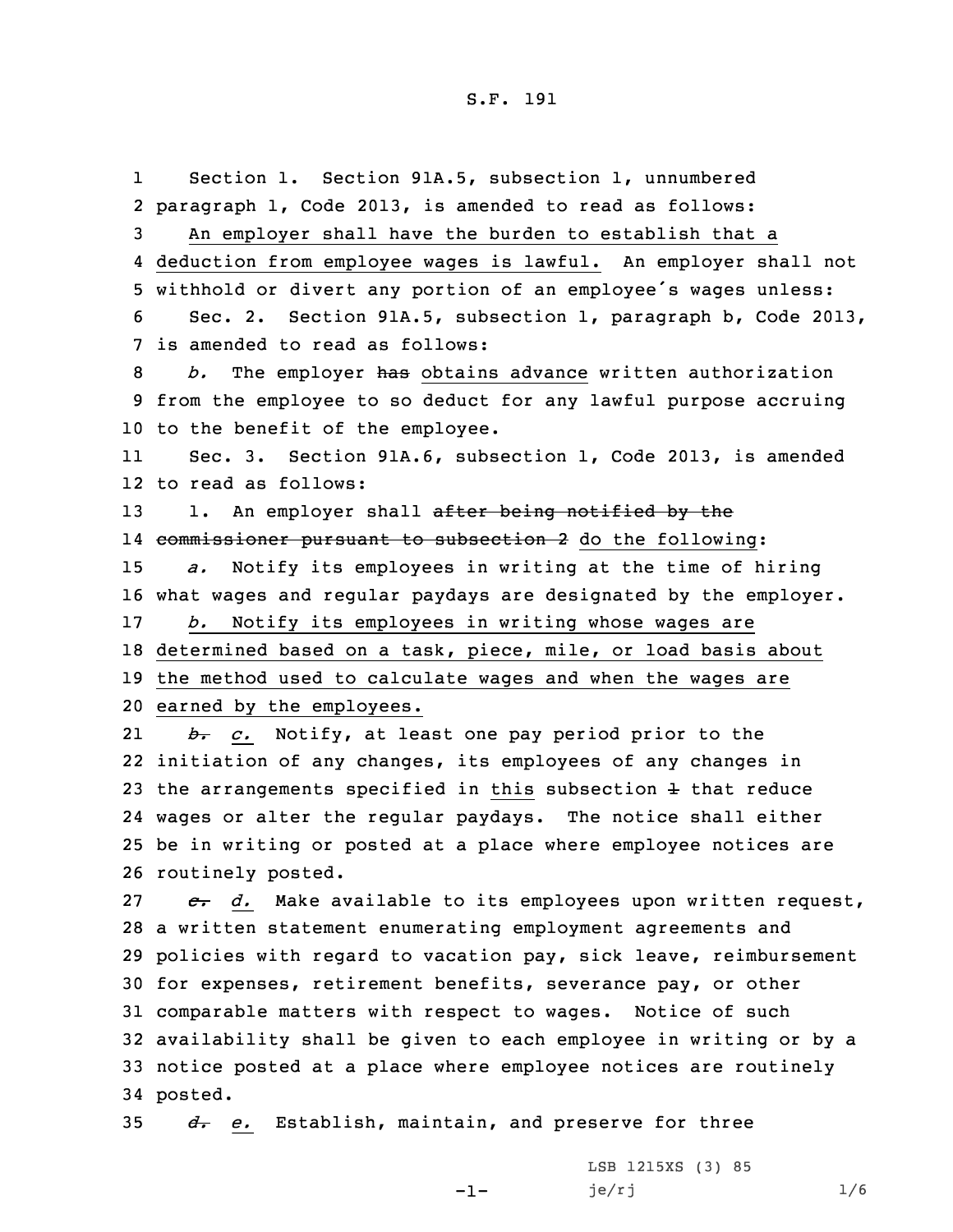S.F. 191

1 calendar years the payroll records showing the hours worked, wages earned, and deductions made for each employee and any employment agreements entered into between an employer and employee. Failure to do so shall raise <sup>a</sup> rebuttable presumption that the employer did not pay the required minimum wage under section 91D.1.

7 Sec. 4. Section 91A.6, subsection 2, Code 2013, is amended 8 by striking the subsection.

9 Sec. 5. Section 91A.6, subsection 4, Code 2013, is amended 10 by striking the subsection and inserting in lieu thereof the 11 following:

12 4. *a.* On each regular payday, the employer shall send to each employee by mail or shall provide at the employee's normal place of employment during normal employment hours <sup>a</sup> statement showing the wages earned by the employee, the deductions made for the employee, and the following information, as applicable: (1) For each employee paid in whole or in part on an hourly basis, the statement shall show the hours the employee worked. (2) For each employee paid based on <sup>a</sup> percentage of sales or based on <sup>a</sup> percentage of revenue generated for the employer, the statement shall include <sup>a</sup> list of the amount of each sale or the amount of revenue during the pay period.

23 (3) For each employee whose pay is based on the number 24 of miles or loads performed, the statement shall include the 25 applicable number performed during the pay period.

 *b.* An employer who provides each employee access to view an electronic statement of the employee's earnings and provides the employee free and unrestricted access to <sup>a</sup> printer to print the employee's statement of earnings, if the employee chooses, is in compliance with this subsection.

31 Sec. 6. Section 91A.8, Code 2013, is amended to read as 32 follows:

33 **91A.8 Damages recoverable by an employee.**

34 When it has been shown that an employer has intentionally 35 failed to pay an employee wages or reimburse expenses pursuant

 $-2-$ 

LSB 1215XS (3) 85  $je/rj$  2/6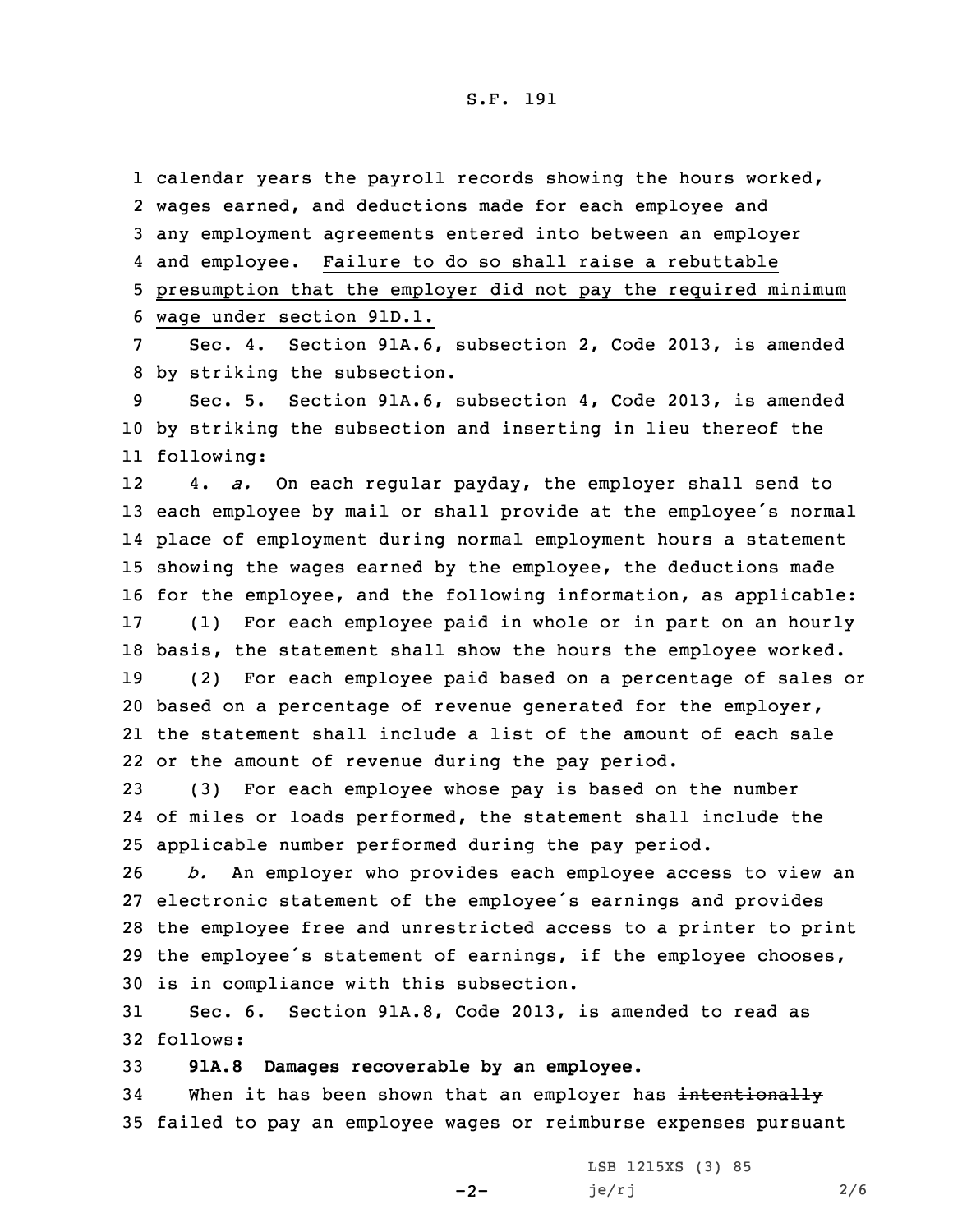1 to section 91A.3, whether as the result of <sup>a</sup> wage dispute or 2 otherwise, the employer shall be liable to the employee for 3 any the unpaid wages or unreimbursed expenses that are so 4 <del>intentionally failed to be paid or reimbursed</del>, plus liquidated 5 damages, court costs, and any attorney's attorney fees incurred 6 in recovering the unpaid wages or unreimbursed expenses 7 and determined to have been usual and necessary. In other 8 instances the employer shall be liable only for unpaid wages or 9 expenses, court costs and usual and necessary attorney's fees 10 incurred in recovering the unpaid wages or expenses. 11 Sec. 7. Section 91A.10, subsection 5, Code 2013, is amended 12 to read as follows: 13 5. An employer shall not discharge or in any other manner 14 discriminate against any employee because the employee has 15 filed a complaint, assigned a claim, or brought an action under 16 this section or has cooperated in bringing any action against 17 an employer. 18 5. *a.* An employer or other person shall not discharge or 19 in any other manner discriminate or retaliate against any of 20 the following: 21 (1) An employee or other person for exercising any right 22 provided under this chapter or any rules adopted pursuant to 23 this chapter. 24 (2) Another employee or person for providing assistance to 25 an employee or providing information regarding the employee or 26 person. 27 (3) Another employee or person for testifying or planning 28 to testify in any investigation or proceeding regarding the 29 employee or person. 30 *b.* Taking adverse action against an employee or other person <sup>31</sup> within ninety days of an employee's or other person's engaging <sup>32</sup> in any of the activities in paragraph *"a"* raises <sup>a</sup> presumption 33 that such action was retaliation, which may be rebutted by 34 evidence that such action was taken for other permissible 35 reasons.

 $-3-$ 

LSB 1215XS (3) 85  $je/rj$  3/6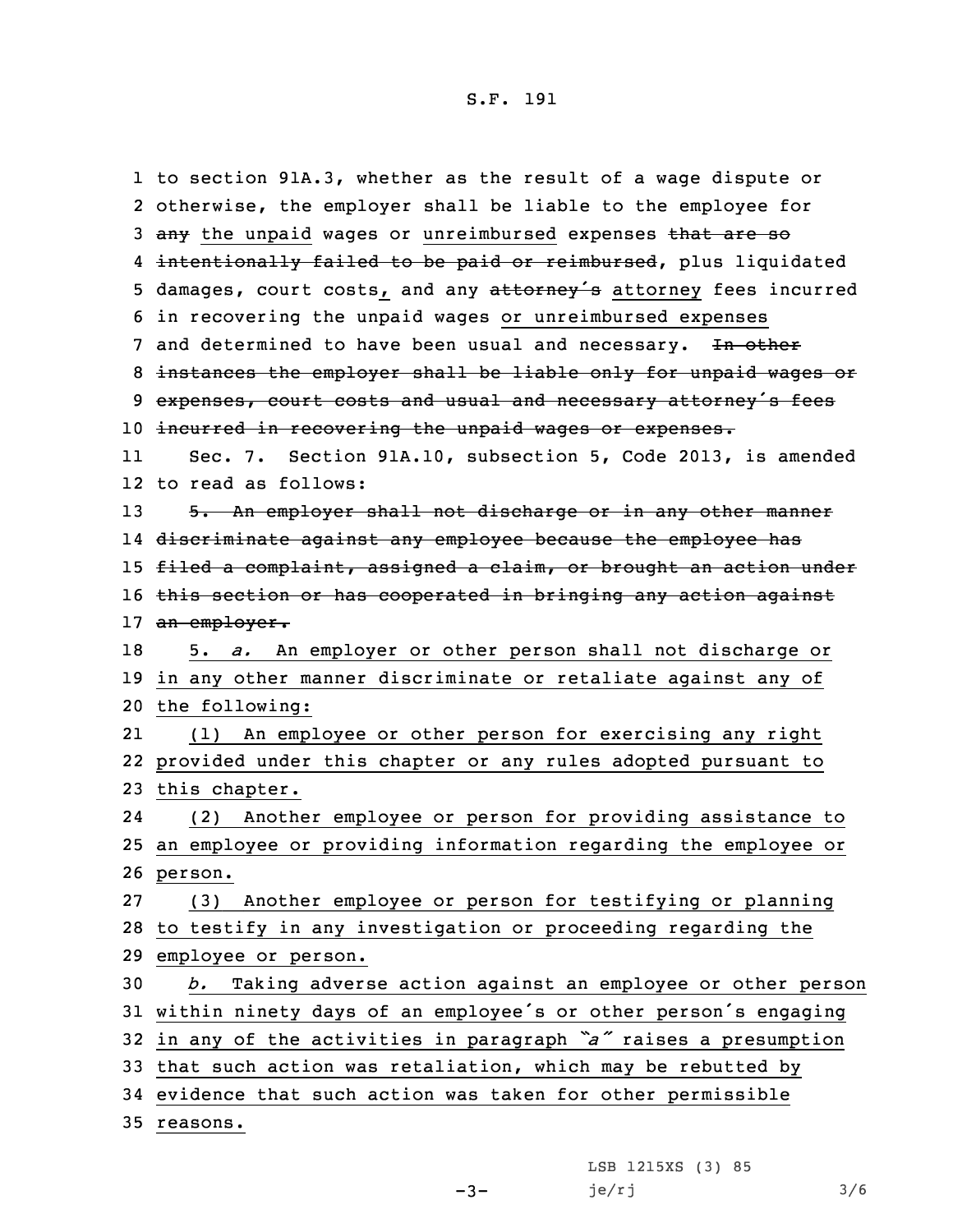1 *c.* Any employee may file <sup>a</sup> complaint with the commissioner 2 alleging discharge, or discrimination, or retaliation within thirty days after such violation occurs. Upon receipt of the complaint, the commissioner shall cause an investigation to be made to the extent deemed appropriate. If the commissioner determines from the investigation that the provisions of this subsection have been violated, the commissioner shall bring an action in the appropriate district court against such person. The district court shall have jurisdiction, for cause shown, to restrain violations of this subsection and order all appropriate relief including rehiring or reinstatement of the employee to the former position with back pay.

13 Sec. 8. Section 91A.10, Code 2013, is amended by adding the 14 following new subsection:

 NEW SUBSECTION. 6. A civil action to enforce subsection 5 may also be maintained in any court of competent jurisdiction by the commissioner or by any party injured by <sup>a</sup> violation of subsection 5. An employer or other person who retaliates against an employee or other person in violation of subsection 5 shall be required to pay the employee or other person an amount set by the commissioner or <sup>a</sup> court sufficient to compensate the employee or other person and to deter future violations, but not less than one hundred fifty dollars for each day that the violation occurred.

 Sec. 9. NEW SECTION. **91A.15 Commissions earned date.** An employer shall not require that <sup>a</sup> person be <sup>a</sup> current employee to be paid <sup>a</sup> commission that the person otherwise 28 earned.

29 Sec. 10. EFFECTIVE DATE. This Act takes effect January 1, 30 2014.

## 31 EXPLANATION

32 This bill relates to employers and individuals who perform 33 labor and wage payment collection.

34 Code section 91A.5 is amended to provide that the employer <sup>35</sup> has the burden to establish that <sup>a</sup> deduction from employees'

 $-4-$ 

LSB 1215XS (3) 85  $je/rj$  4/6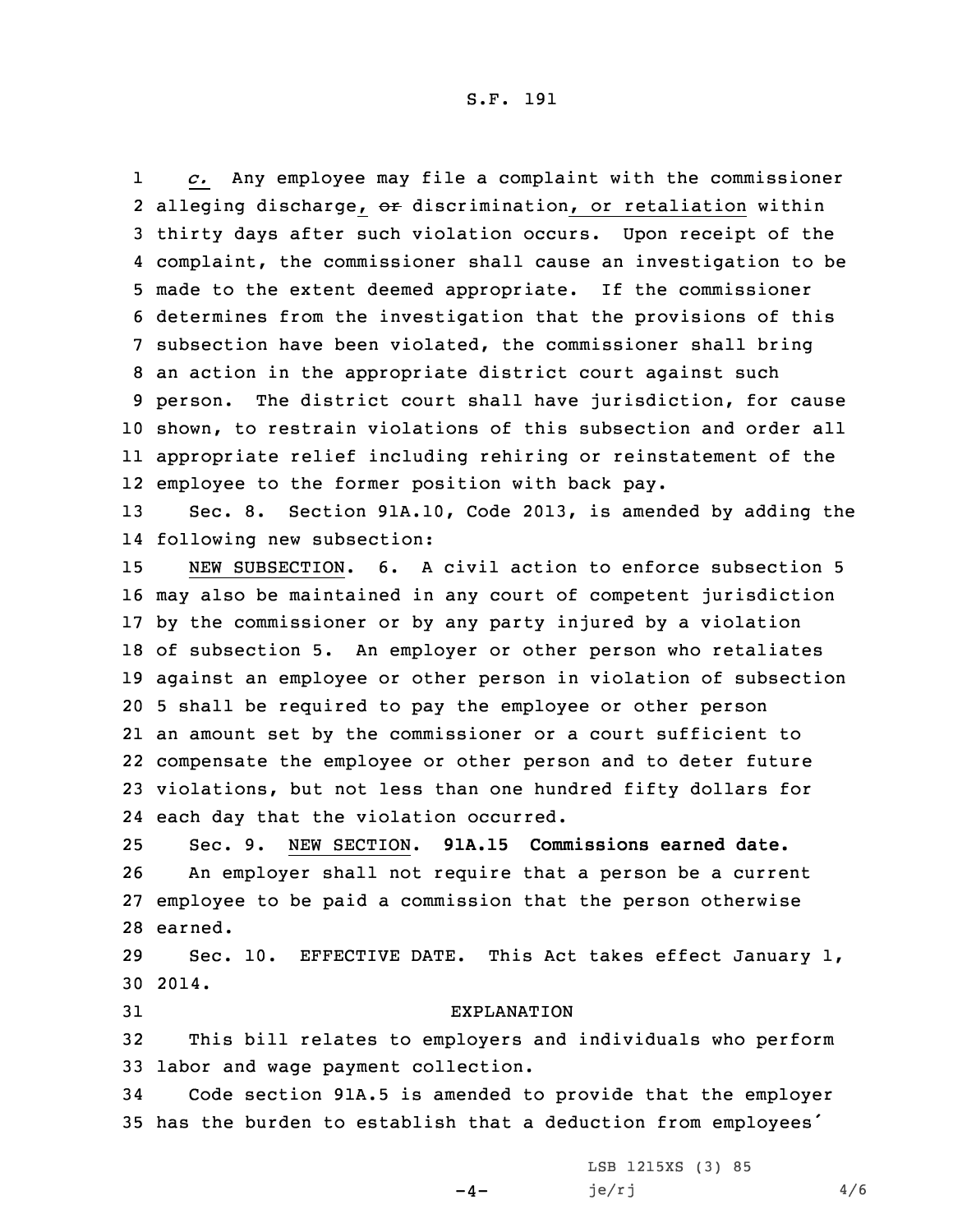wages is lawful and that the employer must obtain written authorization for the deduction from the employee in advance. Code section 91A.6(1) is amended to remove the requirement that an employer be notified by the division of labor services of the department of workforce development before the employer is required to fulfill the requirements in subsection 1 relating to employee wage and benefit information. In new Code section 91A.6(1)(b), the employer is required to notify employees in writing whose wages are determined based on <sup>a</sup> task, piece, mile, or load basis about the method used to calculate wages, when wages are earned. Code section 91A.6(1)(e) is amended to establish <sup>a</sup> rebuttable presumption that an employer did not pay the minimum wage if the employer does not maintain proper payroll records.

15 Current Code section 91A.6(2), setting out certain employer 16 compliance procedures, is stricken.

 Code section 91A.6(4) is amended so that the employer must send to each employee by mail, or at the place of business during the employee's working hours <sup>a</sup> statement of the employee's earnings, deductions made, and as applicable the following: for an employee paid hourly, the number of hours worked during the pay period; for an employee paid on <sup>a</sup> percentage of sales or revenue generated, <sup>a</sup> list of sales or amount of revenue during the pay period; and for an employee paid based on the number of miles or loads performed, the applicable number performed during the pay period. An employer who provides an electronic statement and gives employees free and unrestricted access to print out the statement is in compliance with the Code section.

 In Code section 91A.8, when any specified violation of Code chapter 91A occurs, even if unintentional, an employer shall be liable for unpaid wages or expenses plus liquidated damages, court costs, and attorney fees incurred in recovering wages. Code section 91A.10(5), which covers retaliatory actions by employers or others, is expanded to cover persons other

 $-5-$ 

LSB 1215XS (3) 85  $je/rj$  5/6